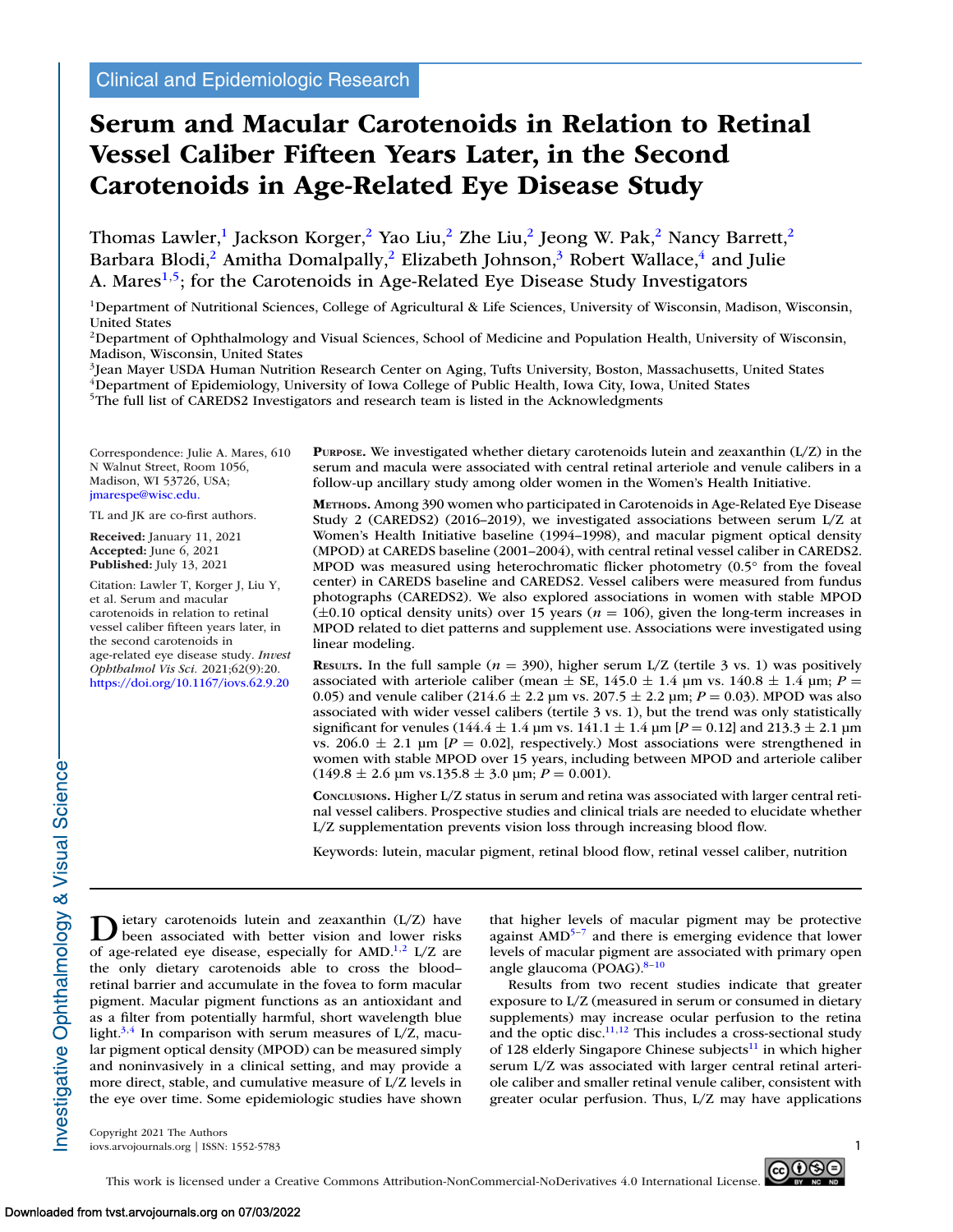

Abbreviations: CAREDS (Carotenoids in Age-Related Eye Disease Study); WHI (Women's Health Initiative); MPOD (macular pigment optical density); AMD (age-related macular degeneration)

**FIGURE.** Flowchart of CAREDS2 participants included in the analysis.

for preventing vision loss from age-related eye diseases characterized by insufficient retinal blood flow, such as retinal vascular occlusion and glaucomatous optic neuropathy.<sup>13–17</sup> However, these findings concerning measures of L/Z and ocular perfusion require corroboration in an independent cohort.

In this study, we assessed the association between markers of L/Z exposure (including serum L/Z and MPOD) and central retinal vessel caliber in the Carotenoids in Age-Related Eye Disease Study (CAREDS), an observational study of older, predominantly Caucasian women. CAREDS is an ancillary study of postmenopausal U.S. women participating in the Women's Health Initiative (WHI), a multicenter prospective cohort study. We hypothesized that participants in the highest versus lowest tertiles of serum L/Z (at WHI baseline) and MPOD (at CAREDS baseline) would have larger central retinal arteriole caliber and smaller central retinal venule caliber when measured over 15 years later in CAREDS2.

## **METHODS**

## **Study Design and Sample**

CAREDS participants were recruited from three WHI study sites: Iowa City, Iowa; Portland, Oregon; and Madison, Wisconsin. A detailed description of the study design and recruitment for the CAREDS baseline cohort has been previously published[.18](#page-8-0) Of 2005 women who participated in the CAREDS baseline study (2001–2004), 487 participants completed in-person study visits at follow-up in CAREDS2 (2016–2019). A large proportion of participants from CAREDS baseline were either deceased (35.5%), opted to participate via questionnaires only (11.0%), were lost to follow-up by the WHI or no longer consented in the

WHI Extension study, (26.3%), or declined to participate in CAREDS2 or could not be reached (11.5%). We excluded participants who did not complete MPOD testing at CAREDS baseline  $(n = 8)$  or fundus photographs at CAREDS2 followup ( $n = 44$ ). We further excluded women with advanced AMD (geographic atrophy or neovascular AMD) at CAREDS2  $(n = 45)$  owing to concerns about the effect of macular pathology on the normal accumulation of macular pigment, and the effect of anti-VEGF treatment for neovascular AMD on the diameter of small blood vessels in the retina. Eyes from 390 women were included in the analysis (Fig.). This study was approved by the University of Wisconsin-Madison Health Sciences Institutional Review Board and conducted in accordance with tenets of the Declaration of Helsinki.

#### **Serum L/Z and MPOD**

Serum L/Z was analyzed using blood samples obtained at WHI baseline (1994–1998) with reverse phase HPLC as described previously[.19](#page-8-0) MPOD was measured at MPOD was measured at 0.5° from the foveal center relative to a 7° reference measure in CAREDS baseline (2001–2004) and CAREDS2 (2016–2019) using customized heterochromatic flicker photometry (Macular Metrics LLC, Rehoboth, MA*).* Customized heterochromatic flicker photometry is a validated and reliable psychophysical technique for the noninvasive measurement of MPOD.<sup>20,21</sup> Densitometers used to measure MPOD at CAREDS baseline were replaced for CAREDS2 with similar devices, which required less participant time and had acceptable reliability. As previously published, the test–retest reliability of the CAREDS baseline device was assessed in an independent sample of middle-aged and older adults at the University of Wisconsin<sup>[21](#page-8-0)</sup> (Pearson's  $R = 0.90$ ). The test–retest reliability for the CAREDS2 device was measured in a subsample of 57 CAREDS2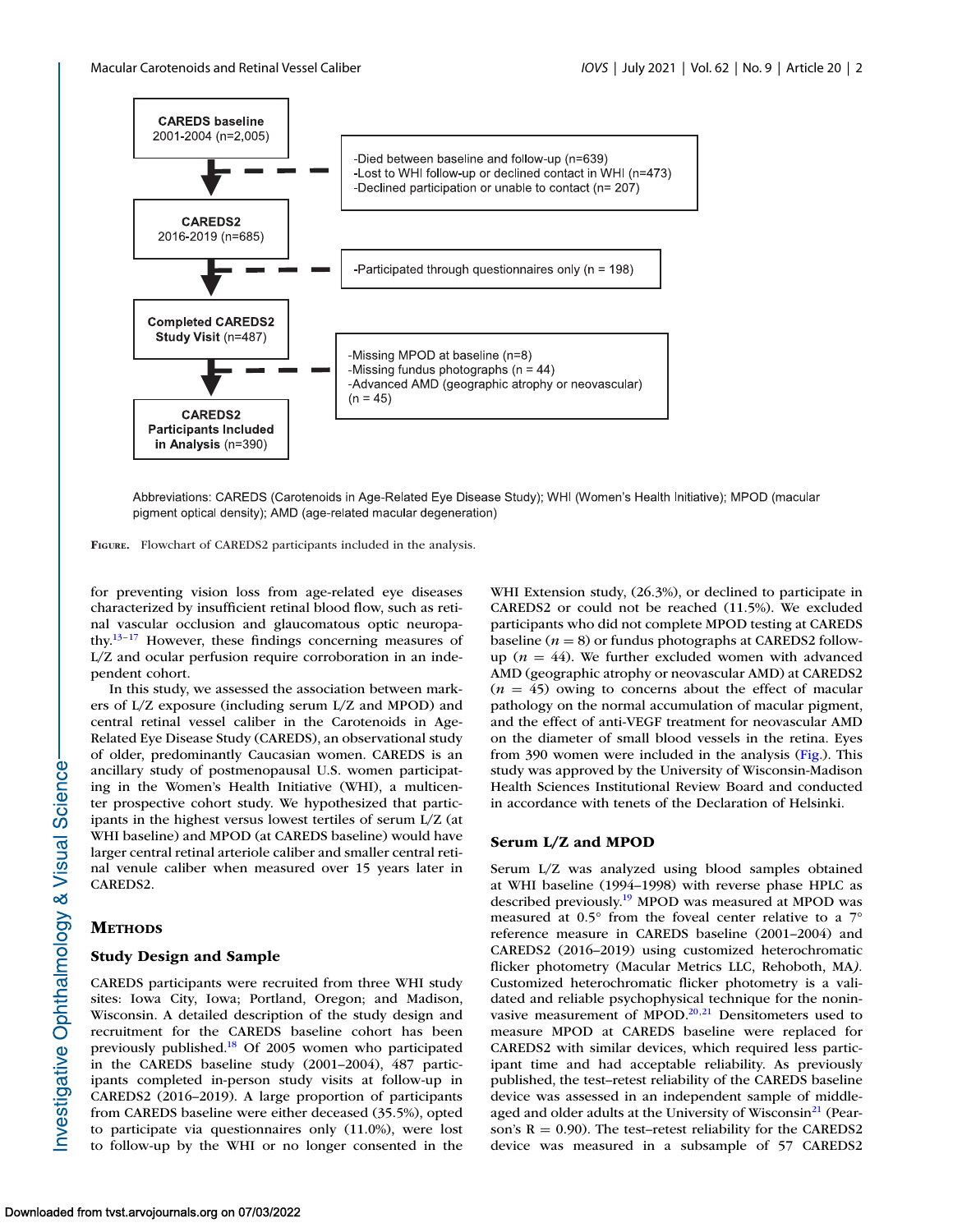participants with a best-corrected visual acuity of better than 20/60 (unpublished data, Pearson's  $R = 0.69$ ). In a comparison study of the CAREDS baseline and CAREDS2 densitometers (including 60 participants age 18–70 years), MPOD (mean  $\pm$  SE) did not statistically differ between devices (0.43  $\pm$  0.03 optical density units vs 0.46  $\pm$  0.02 optical density units, on older and newer devices, respectively).

#### **Central Retinal Vessel Caliber**

Central retinal vessel caliber was measured from digital fundus photographs obtained in CAREDS2 (2016–2019). In brief, 30° stereoscopic, color fundus photographs centered on the optic disc were taken in each eye using a digital retinal camera (Topcon TRC-DX50, Tokyo, Japan) following pupil dilation using 2.5% phenylephrine and 1% tropicamide. A semiautomated, computer-assisted program (University of Wisconsin-Madison, Madison, WI) $^{22}$  was used to quantitatively assess central retinal vessel caliber from all arterioles and venules within 0.5 to 1.0 disc diameters from the optic disc. The mean central retinal arteriole and central retinal venule calibers were calculated using the Knudtson– Parr-Hubbard formula.<sup>23</sup> Measurements were taken from the right eye only. If the right eye was ungradable, then measurements were taken from the left eye. All images were evaluated by a single certified grader ( J.K.) masked to participant characteristics. Intergrader reliability in a random subset of 28 images was assessed by comparing the results to those measured by an expert grader from the University of Wisconsin Fundus Photograph Reading Center ( J.W.P). The intraclass correlation coefficient was 0.96 for both central retinal arteriole and venule calibers.

#### **Assessment of Covariates**

Key covariates considered for the analysis to minimize extraneous variability include demographic characteristics and physiologic factors that may influence retinal vessel caliber. Covariate values were obtained from WHI and CAREDS datasets, including data from both the WHI and CAREDS study visits and WHI follow-up surveys. These data sources included the WHI baseline study visit, WHI Extension II, CAREDS baseline study visit, and CAREDS2 follow-up study visit. When data were available from multiple time points for an individual participant, the time point closest to the CAREDS2 study visit was used. AMD status was assessed via digital fundus images from CAREDS2 study visits (described elsewhere in this article), which were graded and classified using the AREDS2 AMD severity scale. $24$  The average peripapillary retinal nerve fiber layer (RNFL) thickness was obtained at CAREDS2 study visits using SD-OCT (Heidelberg Spectralis, Heidelberg Engineering, Heidelberg, Germany), completed by a certified technician according to a University of Wisconsin Fundus Photograph Reading Center-approved protocol.

#### **Glaucoma Ascertainment**

All participants with at least one glaucoma risk factor (i.e., self-reported glaucoma or medication use, intraocular pressure of  $>22$  mm Hg, cup to disc ratio of  $>0.6$ , cup to disc asymmetry of  $\geq 0.2$ , disc notching, disc hemorrhage, or RNFL thickness <5th percentile average or in any quadrant of either eye) underwent a detailed medical records review, including clinic visit notes, previous OCT imaging and visual fields, to assess for POAG. Participants with possible POAG, but without prior glaucomatous visual fields and no recent visual field testing  $(\geq 1$  year) were invited to complete Humphrey visual field testing (SITA 24-2 algorithm, Carl Zeiss Meditec, Inc., Jena, Germany) in both eyes*.* Glaucoma diagnoses (including both manifest and preperimetric POAG) were adjudicated via independent review of clinical data and imaging by two fellowship-trained glaucoma specialists (Y.L. and C.T.) masked to participant data on serum L/Z, MPOD, and retinal vessel caliber. Disagreements regarding glaucoma diagnosis were then resolved through repeat review and reaching a consensus between the two glaucoma specialists. For six participants, insufficient data were available to adjudicate the glaucoma outcome. Final glaucoma status was successfully adjudicated for 384 of 390 participants included in the analysis.

#### **Statistical Analysis**

In the preliminary analysis, we examined the associations between baseline measures of L status (exposures), as well as retinal vessel calibers (outcomes), and vascular-related covariates using linear and logistic regression with adjustment for age. Next, we investigated whether there was evidence of potential for bias owing to loss to mortality or participation. To investigate the possibility of survival bias in our analysis, participants included in the analysis  $(n =$ 390) were compared with CAREDS participants who were excluded from the analysis ( $n = 1615$ ) in age-adjusted linear models to understand baseline demographic factors, disease conditions, and lifestyle factors that are related to survival and participation in CAREDS2.

Multiple linear regression modeling was then used to investigate the associations between serum L/Z, MPOD, and central retinal vessel calibers, adjusted for age and additional covariates. Linear regression models included an age-adjusted model (model 1) and a covariate-adjusted model (model 2) that includes additional vascular risk factors, including smoking history (never, <7 pack- years, or ≥7 pack-years), self-reported hypertension, self-reported diabetes, systolic blood pressure, total cholesterol, and waist circumference. Covariates were selected for adjustment based on the biological plausibility for confounding and on previously observed associations in the literature.<sup>25</sup>

We then stratified our results by MPOD stability between CAREDS baseline and CAREDS2 because we observed that average MPOD increased within individual participants between CAREDS baseline (2001–2004) and CAREDS2 (2016–2019) by an average of 0.14 optical density units. This observation may reflect changes in diet or the increased use of L/Z supplements (unpublished data [Lawler, T, manuscript in preparation]). Stable MPOD was defined as a change in MPOD within 0.10 optical density units between CAREDS baseline and CARED2 follow-up. (Serum L/Z was not measured at CAREDS2, and hence stability of serum L/Z was not assessed.) Statistical significance was set at a threshold of  $P \leq 0.05$ , for a comparison of tertile 3 versus 1.

All analyses were performed using SAS version 9.4 (SAS Inc. Cary, NC).

## **RESULTS**

The study sample of 390 participants from CAREDS2 was composed of older women with an average age of 80.3 years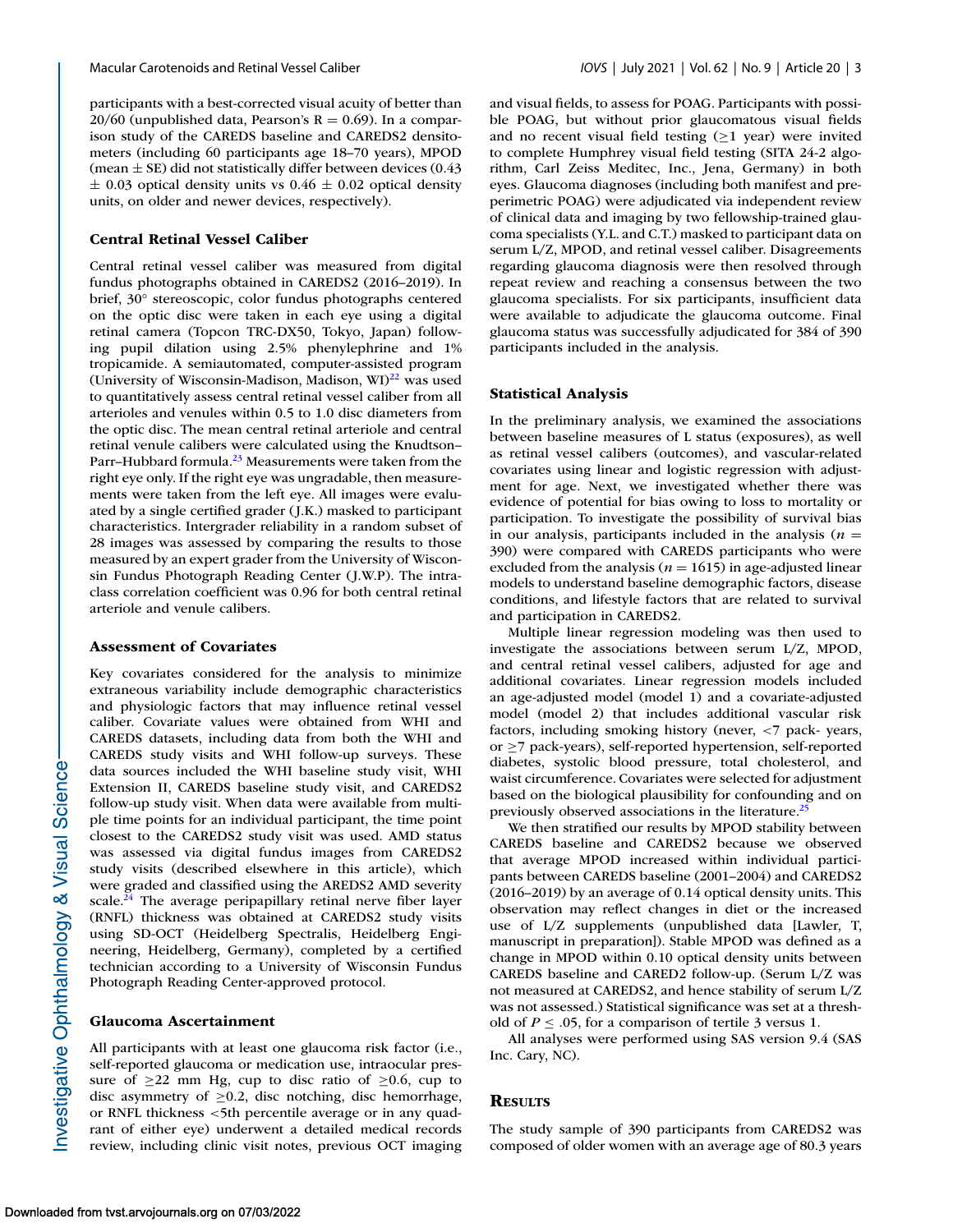primarily White (97.7%) [\(Table 1\)](#page-4-0). Participants included in the analysis were significantly younger at CAREDS baseline than the 1615 CAREDS participants not included in the analysis  $(P < 0.001)$  (Supplementary Table S1), had greater educational attainment, and lower levels of other mortality-related covariates, including a lower body mass index, waist circumference, and prevalence of diabetes (*P* < 0.05). Women included in the analysis also had higher MPOD at CAREDS baseline  $(P = 0.12)$  and higher serum  $L/Z$  ( $P < 0.001$ ).

The relationships between participant characteristics and baseline markers of L/Z in the serum and MPOD [\(Table 1\)](#page-4-0) were generally similar. Higher serum L/Z at WHI baseline (1994–1998) was associated with non-White race/ethnicity, higher education level, greater consumption of dietary L/Z, and higher total cholesterol ( $P < 0.05$ ). Lower serum L/Z was associated with a longer smoking history, self-reported hypertension, self-reported cardiovascular disease, higher body mass index, and greater waist circumference. There was a trend towards an inverse relationship between serum  $L/Z$  and early/intermediate macular degeneration ( $P =$ 0.10). A higher MPOD at CAREDS baseline (2001–2004) was associated with a higher education level and a higher dietary L/Z intake. A lower MPOD was associated with a greater waist circumference and a higher body mass index. Neither serum L/Z nor MPOD were strongly associated with age, self-reported diabetes, or systolic or diastolic blood pressure.

The mean calibers of central arterioles and venules were  $142.5 \pm 16.0$  and  $210.2 \pm 24.6$  (mean  $\pm$  standard deviation), respectively. Larger central retinal arteriole caliber was associated with younger age, higher educational level, longer smoking history, and higher total cholesterol (Table [2\). Notably, larger central retinal arteriole caliber was also](#page-5-0) associated with a lower prevalence of POAG (*P* = 0.02) and higher average peripapillary RNFL thickness (*P* < 0.001). Similar findings were observed for central retinal venule caliber, with the exception of the association with age. In addition, larger central retinal venule caliber was associated with lower systolic blood pressure. A similar trend was observed for larger central retinal arteriole caliber (*P* = .07).

Higher serum L/Z was significantly associated with larger central retinal arteriole caliber in the full sample ( $n = 390$ ), after age adjustment (model 1;  $P = 0.04$ ) and after adjustment for additional covariates (model 2;  $P = 0.05$ ) (Table [3\). This association was also observed in the subgroup with](#page-6-0) stable MPOD after age adjustment (model 1;  $P = 0.02$ ), but was no longer significant after adjustment for additional covariates (model 2;  $P = 0.21$ ). Higher serum L/Z was associated with larger central retinal venule caliber in the full sample after age adjustment (model 1;  $P = 0.01$ ) and in the subgroup with stable MPOD (model 1; *P* < 0.001). The associations remained statistically significant after adjustment for additional covariates (model 2;  $P = 0.03$  and  $P = 0.01$ , respectively).

A higher MPOD was associated with larger central retinal arteriole caliber in the subgroup with stable MPOD for both age-adjusted and additional covariate-adjusted models (model 1,  $P = 0.01$ ; model 2,  $P < 0.001$ ), but these associations were not found in the full sample (model 1,  $P = 0.21$ ; model 2,  $P = 0.12$ ) [\(Table 4\)](#page-6-0). A higher MPOD was associated with larger central retinal venule caliber in the age-adjusted model (model 1,  $P = 0.02$ ) in the full sample, and in the subgroup with stable MPOD (model 1,  $P < 0.001$ ). These

tively).

In this observational cohort study, markers of greater L/Z exposure (including serum L/Z and MPOD) were associated with both larger central retinal arteriole and venule caliber. These associations were most consistently observed in participants with relatively stable MPOD over 15 years (indicating stable consumption of L/Z from diet and supplements), which may increase confidence in the validity of these results. To our knowledge, this study is the first to report these relationships between MPOD and central retinal vessel caliber.

Our results for retinal arteriole caliber are consistent with a recent cross-sectional study by Kumari et al., $^{11}$  which demonstrated an association between higher serum L/Z and larger central retinal arteriole caliber among elderly Singaporean Chinese men and women. In contrast with this prior study, however, we found that higher serum L/Z (and MPOD) was associated with larger, rather than smaller, central retinal venule caliber. This finding was surprising, because previous studies have shown that larger central retinal venule caliber may be indicative of poor retinal vessel health, reflecting higher levels of systemic inflammatory markers (e.g., C-reactive protein and IL-6), obesity, smoking, diabetes, elevated blood pressure, and dyslipidemia[.25](#page-8-0) In our study, however, greater central retinal venule caliber was associated with younger age, as well as lower systolic blood pressure, and lower likelihood of self-reported hypertension and diabetes. Kumari et al. $^{11}$  adjusted for the fellow retinal vessel caliber (i.e., adjusted for venule caliber in models for arteriole caliber and vice versa) in their statistical models, which may have contributed to the discrepancy between our results. We opted not to adjust for fellow retinal vessel caliber owing to the extremely high correlation between arteriole and venule caliber (Pearson's  $R = 0.68$ ), which may make it difficult to disentangle independent effects. Further, we do not think that the proposed association is consistent with confounding by the fellow vessel caliber, because the fellow vessel caliber is not expected to influence the exposures of interest in our model. This finding is consistent with other recent studies of modifiable exposures (e.g., nutrients in diet or bloodstream) and retinal vessel outcomes[.26–28](#page-8-0)

Although this observational study was not designed to identify a causal relationship between L/Z exposure and retinal vessel caliber, our findings support increasing evidence that carotenoids L/Z may have a role in modulating ocular blood flow, $11,12$  in addition to their well-known antioxidant properties in the macula of the retina.<sup>3,29</sup> Although speculative, it is plausible that increased ocular blood flow may contribute to the protective associations observed for L/Z and macular pigment in observational studies, including protective associations observed for AMD.<sup>6,7,30</sup> Higher levels of L/Z in the diet<sup>[31](#page-8-0)</sup> and macular pigment<sup>8-10</sup> are also associated with decreased odds of glaucoma diagnosis in epidemiologic studies (although not all studies have found a protective association<sup>32</sup>). The nature of this association is not wellunderstood, but could plausibly be mediated by differences in ocular perfusion with greater exposure to L/Z; a growing and consistent body of epidemiologic evidence indicates that decreased ocular blood flow may play a role in glaucoma pathogenesis[.14,16,17,33–36](#page-8-0)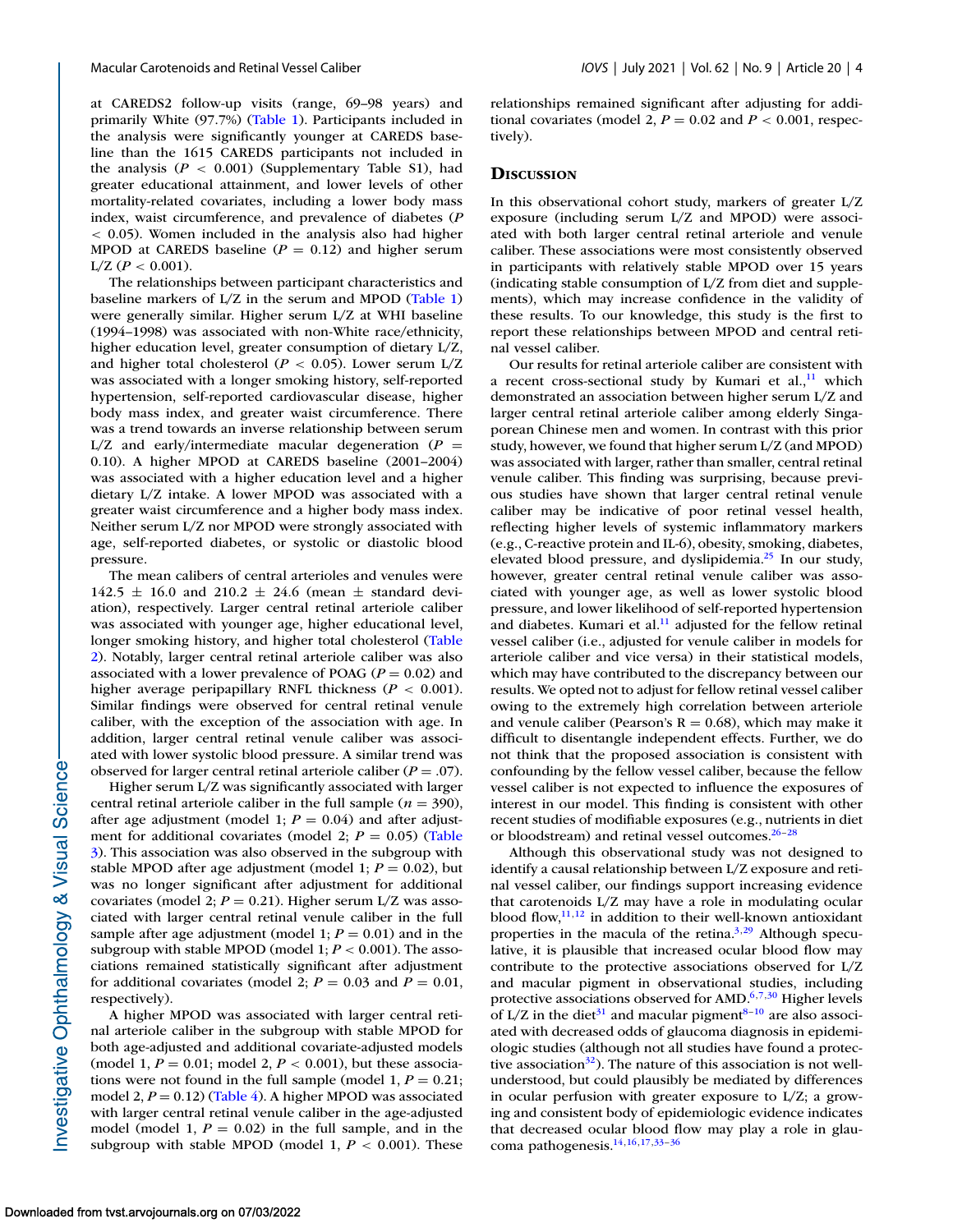| $S = S$                     |  |
|-----------------------------|--|
| 2 Minuo<br>ี<br>-<br>-      |  |
| )、is clear<br>$\frac{1}{2}$ |  |
| こうこうくろうく<br>١               |  |

<span id="page-4-0"></span>

| TABLE 1. Participant Characteristics by Tertile of Serum L/Z |                                 |                              |                                              |                              | and MPOD in the CAREDS2 Among Participants With Gradable Retinal Photographs $(N = 390)$ |                                             |                              |
|--------------------------------------------------------------|---------------------------------|------------------------------|----------------------------------------------|------------------------------|------------------------------------------------------------------------------------------|---------------------------------------------|------------------------------|
|                                                              |                                 |                              | Serum L/Z (µmol/L) WHI Baseline (1994-1998)  |                              |                                                                                          | MPOD (ODU) CAREDS Baseline (2001-2004)      |                              |
| Variable                                                     | Participants<br>$\overline{AB}$ | $(0.06 - 0.25)$<br>Tertile 1 | $(0.25 - 0.38)$<br>Tertile 2                 | $(0.38 - 1.14)$<br>Tertile 3 | $(0.00 - 0.29)$<br>Tertile 1                                                             | $(0.29 - 0.48)$<br>Tertile 2                | $(0.48 - 1.00)$<br>Tertile 3 |
| Age (years)                                                  | $80.3 \pm 0.3$                  | $80.1 \pm 0.5$               | $81.0 \pm 0.5$                               | $79.8 \pm 0.5$               | $80.0 \pm 0.5$                                                                           | $80.1 \pm 0.5$                              | $80.8 \pm 0.5$               |
|                                                              |                                 |                              | $P_{\text{trend}} = .42$                     |                              |                                                                                          | $P_{\text{trend}} = .21$                    |                              |
| White (Non-Hispanic)<br>Race/ethnicity                       | 97.7                            | $100.0$                      |                                              | 96.1                         |                                                                                          | 95.9                                        | 98.6                         |
| Non-White                                                    | $2.\overline{3}$                | 0.0                          | $97.4$<br>2.6                                | 3.9                          | 97.9                                                                                     | $4.1\,$                                     | $1.4\,$                      |
|                                                              |                                 |                              | $P_{\mathrm{trend}} = .02$                   |                              |                                                                                          | $P_{\text{trend}} = .81$                    |                              |
| <b>Education</b> level                                       |                                 |                              |                                              |                              |                                                                                          |                                             |                              |
| High school graduate or less                                 | 12.8<br>48.2                    | 16.9                         | $13.0$<br>48.6                               | 42.2<br>8.0                  | 15.1                                                                                     | 51.9<br>9.6                                 | 12.0<br>41.5                 |
| College or vocational training<br>Post college               | 39.0                            | 52.9<br>30.3                 | 38.4                                         | 49.8                         | 53.0<br>31.9                                                                             | 38.5                                        | 46.4                         |
|                                                              |                                 |                              | $P_{\rm trend} < .001$                       |                              |                                                                                          | $P_{\text{trend}} = .04$                    |                              |
| Smoking - CAREDS baseline                                    |                                 |                              |                                              |                              |                                                                                          |                                             |                              |
| Nonsmoker                                                    | 59.5                            | 52.4                         | 61.2                                         | 64.2                         | 54.7                                                                                     | 59.5                                        | 62.9                         |
| <7 pack-years                                                | 23.1                            | 24.6                         | 24.8                                         | 20.1                         | 24.6                                                                                     | 25.4                                        | 22.7                         |
| ≥7 pack-years                                                | 17.4                            | 22.9                         | 14.0                                         | 15.8                         | 20.7                                                                                     | 15.1                                        | 14.4                         |
|                                                              |                                 |                              | $P_{\mathrm{trend}} = .01$                   |                              |                                                                                          | $P_{\text{trend}} = .24$                    |                              |
| Dietary L/Z - CAREDS baseline (µg/d)                         | $2770 \pm 105$                  | $2082 \pm 176$               | $P_{\text{trend}} < .001$<br>$2869 \pm 177$  | $3347 \pm 178$               | $2565 \pm 179$                                                                           | $P_{\text{trend}} = .08$<br>$2776 \pm 180$  | $2979 \pm 185$               |
| Early/intermediate macular degeneration - CAREDS2            | 45.1                            | 51.0                         | 44.1                                         | 39.6                         | 44.5                                                                                     | 47.4                                        | 44.2                         |
|                                                              |                                 |                              | $P_{\mathrm{trend}} = .10$                   |                              |                                                                                          | $P_{\text{trend}} = .97$                    |                              |
| POAG - CAREDS2                                               | $10.4\,$                        | 13.3                         | 8.4                                          | $10.0$                       | $10.4\,$                                                                                 | 11.0                                        | 9.9                          |
|                                                              |                                 |                              | $P_{\text{trend}} = .68$                     |                              |                                                                                          | $P_{\text{trend}} = .55$                    |                              |
| Average peripapillary RNFL thickness - CAREDS2 (um)          | $90.8 \pm 0.8$                  | $91.0 \pm 1.3$               | $89.7 \pm 1.3$                               | $91.5 \pm 1.3$               | $90.4 \pm 1.3$                                                                           | $91.1 \pm 1.3$                              | $90.8 \pm 1.3$               |
| Systolic blood pressure - CAREDS2 (mm Hg)                    | $137.3 \pm 1.0$                 | $138.1 \pm 1.7$              | $P_{\text{trend}} = .89$<br>$136.2 \pm 1.7$  | $137.4 \pm 1.7$              | $138.1 \pm 1.7$                                                                          | $P_{\text{trend}} = .73$<br>$134.5 \pm 1.7$ | $139.2 \pm 1.7$              |
| Diastolic blood pressure - CAREDS2 (mm Hg)                   | $74.6 \pm 0.5$                  | $74.2 \pm 0.9$               | $P_{\text{trend}} = .51$<br>$74.5 \pm 0.9$   | $75.4 \pm 0.9$               | $74.8 \pm 0.9$                                                                           | $P_{\text{trend}} = .55$<br>$74.1\pm0.8$    |                              |
|                                                              |                                 |                              |                                              |                              |                                                                                          |                                             | $75.0 \pm 0.9$               |
| Waist circumference - CAREDS2 (inches)                       | $35.9 \pm 0.3$                  | $37.4 \pm 0.5$               | $P_{\text{trend}} = .74$<br>$36.2 \pm 0.5$   | $34.1 \pm 0.5$               | $37.3 \pm 0.5$                                                                           | $P_{\text{trend}} = .59$<br>$35.2 \pm 0.5$  | $35.2 \pm 0.5$               |
| Body mass index - CAREDS2 (kg/m <sup>2</sup> )               | $27.0 \pm 0.3$                  | $28.1 \pm 0.5$               | $P_{\mathrm{trend}} < .001$<br>$27.1\pm0.5$  | $25.6 \pm 0.5$               | $28.3 \pm 0.5$                                                                           | $P_{\rm trend} < .001$<br>$26.3\pm0.4$      | $26.3 \pm 0.5$               |
| Total cholesterol -WHI baseline (mg/dL)                      | $219.2 \pm 1.8$                 | $212.0 \pm 3.1$              | $P_{\text{trend}} < .001$<br>$218.8 \pm 3.1$ | 3.1<br>$226.9 \pm$           | 3.1<br>$219.7 \pm$                                                                       | $P_{\text{trend}} = .01$<br>$219.5 \pm 3.1$ | 3.2<br>$218.4 \pm$           |
| Triglycerides - WHI baseline (mg/dL)                         | $151.8 \pm 4.1$                 | $160.4 \pm 7.2$              | $147.4 \pm 7.2$<br>$P_{\text{trend}} = .01$  | $147.0 \pm 7.2$              | $157.9 \pm 7.1$                                                                          | $P_{\text{trend}} = .90$<br>$152 \pm 7.2$   | $145.4 \pm 7.3$              |
|                                                              |                                 |                              | $P_{\text{trend}} = .15$                     |                              |                                                                                          | $P_{\text{trend}} = .15$                    |                              |
| Self-reported hypertension - WHI Extension II                | 61.8                            | 67.7                         | 63.3                                         | 56.3                         | 65.5                                                                                     | 58.7                                        | 58.2                         |
| Self-reported cardiovascular disease" - WHI Extension II     | 26.9                            | 32.7                         | $P_{\text{trend}} = .03$<br>27.0             | 22.0                         | 27.8                                                                                     | $P_{\mathrm{trend}} = .07$<br>27.5          | 23.0                         |
|                                                              |                                 |                              | $P_{\mathrm{trend}} = .04$                   |                              |                                                                                          | $P_{\text{trend}} = .39$                    |                              |
| Self-reported diabetes -WHI Extension II                     | 15.9                            | $18.3$                       | 16.2                                         | 12.9                         | 15.2                                                                                     | 13.9                                        | 15.2                         |

 Participant reports having at least one of the following conditions or procedures: cardiovascular disease, myocardial infarction, angina, cardiac arrest, cardiac catheterization, coronary angioplasty, coronary bypass surgery, stroke, transient ischemic attack, deep vein thrombosis or peripheral artery disease. Values are mean  $^+$ SE or percentage, age adjusted.

 $P_{\text{trend}} = .35$ 

 $P_{\text{trend}} = .28$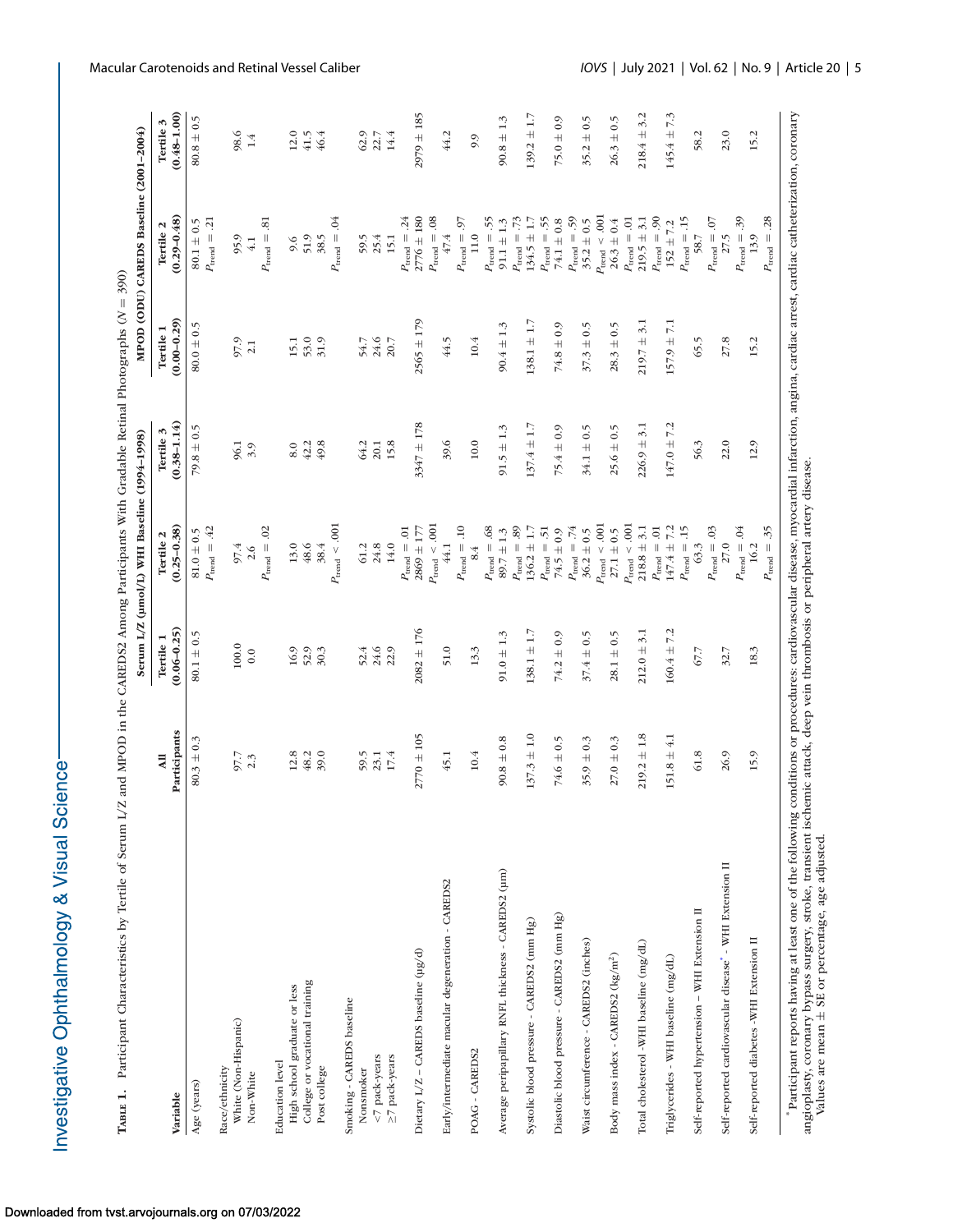| $\frac{1}{2}$<br>į |      |
|--------------------|------|
| i                  |      |
|                    |      |
| $\frac{1}{2}$<br>J |      |
| i                  | ֚֘֝֕ |
|                    |      |

| tral Retinal Arteriole and Venule Caliber in CAREDS2 Among Participants With Gradable Retinal Photographs (n = 390)<br>Central Retinal Venule Caliber (um) CAREDS2 (2016-2019)<br>$\frac{1}{2}$<br>Tertile 2<br>$\frac{1}{2}$<br>Tertile 1 |
|--------------------------------------------------------------------------------------------------------------------------------------------------------------------------------------------------------------------------------------------|
|--------------------------------------------------------------------------------------------------------------------------------------------------------------------------------------------------------------------------------------------|

<span id="page-5-0"></span>

|                                                          |                                | Central Retinal Venule Caliber (µm) CAREDS2 (2016-2019) |                                |                               | Central Retinal Arteriole Caliber (um) CAREDS2 (2016-2019) |                                |
|----------------------------------------------------------|--------------------------------|---------------------------------------------------------|--------------------------------|-------------------------------|------------------------------------------------------------|--------------------------------|
| Variable                                                 | $(148.1 - 199.6)$<br>Tertile 1 | $(199.7 - 219.6)$<br>Tertile 2                          | $(219.7 - 285.5)$<br>Tertile 3 | $(95.8 - 135.2)$<br>Tertile 1 | $(135.3 - 148.1)$<br>Tertile 2                             | $(148.4 - 211.5)$<br>Tertile 3 |
| Age (years)                                              | $81.4 \pm 0.5$                 | $80.0 \pm 0.4$                                          | $79.5 \pm 0.5$                 | $80.7 \pm 0.5$                | $80.0\pm0.5$                                               | $80.2 \pm 0.5$                 |
|                                                          |                                | $P_{\mathrm{trend}} = .01$                              |                                |                               | $P_{\text{trend}} = .12$                                   |                                |
| White (Non-Hispanic)<br>Race/ethnicity                   |                                |                                                         |                                | 96.2                          | 0.0                                                        | 96.6                           |
| Non-White                                                | 97.9<br>2.1                    | 98.5<br>1.5                                             | 97.5                           | 3.8                           | $100.0$                                                    | 3.4                            |
|                                                          |                                | $P_{\text{trend}} = .15$                                |                                |                               | 57<br>$P_{\text{trend}} =$                                 |                                |
| <b>Education</b> level                                   |                                |                                                         |                                |                               |                                                            |                                |
| High school graduate or less                             | 13.4                           | $12.6$                                                  | 12.1                           | 16.4                          | 10.8                                                       | 10.1                           |
| College or vocational training                           | 48.8                           | 45.7                                                    | 48.8                           | 47.3                          | 49.8                                                       | 48.2                           |
| Post college                                             | 37.8                           | $41.8$                                                  | 39.1                           | 36.3                          | 39.4                                                       | 41.7                           |
|                                                          |                                | $P_{\text{trend}} = .48$                                |                                |                               | $P_{\text{trend}} = .21$                                   |                                |
| Smoking - CAREDS baseline<br>Nonsmoker                   | 65.8                           | 54.2                                                    | 59.9                           | 62.4                          | 57.4                                                       | 57.3                           |
| <7 pack-years                                            | 22.6                           | 28.1                                                    | 17.2                           | 25.0                          | 24.3                                                       | 22.2                           |
| ≥7 pack-years                                            | 11.6                           | $17.7\,$                                                | 22.9                           | 12.6                          | 18.4                                                       | 20.5                           |
|                                                          |                                | $P_{\text{trend}} = .01$                                |                                |                               | $P_{\text{trend}} = .03$                                   |                                |
| Dietary L/Z - CAREDS baseline (µg/d)                     | $2624 \pm 182$                 | $2775 \pm 182$                                          | $2912 \pm 182$                 | $2649 \pm 182$                | $2627 \pm 180$                                             | $3037 \pm 182$                 |
| Early/intermediate macular degeneration - CAREDS2        | 50.9                           | $P_{\text{trend}} = .26$<br>37.8                        | 45.0                           | $47.0$                        | $P_{\mathrm{tend}} = .01$<br>43.9                          | 44.9                           |
|                                                          |                                | $P_{\text{trend}} = .89$                                |                                |                               | $P_{\text{trend}} = .67$                                   |                                |
| POAG - CAREDS2                                           | 16.1                           | 9.0                                                     | 6.5                            | 13.5                          | 8.3                                                        | 7.6                            |
|                                                          |                                | $P_{\text{trend}} = .02$                                |                                |                               | $P_{\text{trend}} = .02$                                   |                                |
| Average peripapillary RNFL thickness - CAREDS2 (um)      | $85.2 \pm 1.3$                 | $91.4 \pm 1.2$                                          | $95.6 \pm 1.2$                 | $85.4 \pm 1.3$                | $92.7 \pm 1.2$                                             | $94.1 \pm 1.3$                 |
|                                                          |                                | $P_{\text{trend}} < .001$                               |                                |                               | $P_{\text{trend}} < .001$                                  |                                |
| Systolic blood pressure - CAREDS2 (mm Hg)                | $139.3 \pm 1.7$                |                                                         | $135.7 \pm 1.7$                | $140.1 \pm 1.7$               | $137.2 \pm 1.7$                                            | $134.6 \pm 1.7$                |
|                                                          |                                | $P_{\text{trend}} = .07$                                |                                |                               | $P_{\mathrm{trend}} = .01$<br>$75.1\pm0.8$                 |                                |
| Diastolic blood pressure - CAREDS2 (mm Hg)               | $75.1 \pm 0.9$                 | $P_{\text{tend}} = .75$<br>$74.2 \pm 0.8$               | $74.6 \pm 0.9$                 | $75.1 \pm 0.9$                | $P_{\text{trend}} = .15$                                   | $73.7 \pm 0.9$                 |
| Waist circumference - CAREDS2 (inches)                   | $36.2 \pm 0.5$                 | $35.9 \pm 0.5$                                          | $35.6 \pm 0.5$                 | $35.6 \pm 0.5$                | $35.9\pm0.5$                                               | $36.2 \pm 0.5$                 |
|                                                          |                                | $P_{\text{trend}} = .82$                                |                                |                               | $P_{\text{trend}} = .23$                                   |                                |
| Body mass index - CAREDS2 (kg/m <sup>2</sup> )           | $26.9 \pm 0.5$                 | $27.2 \pm 0.5$                                          | $26.8 \pm 0.5$                 | $26.8 \pm 0.5$                | $26.7 \pm 0.5$                                             | $27.4 \pm 0.5$                 |
|                                                          |                                | $P_{\text{trend}} = .99$                                |                                |                               | $P_{\text{trend}} = .37$                                   |                                |
| Total cholesterol -WHI baseline (mg/dL)                  | $215.5 \pm 3.2$                | $222.3 \pm 3.1$                                         | $219.9 \pm 3.2$                | $216.8 \pm 3.$                | $217.1 \pm 3.1$                                            | $223.9 \pm 3.2$                |
| Triglycerides - WHI baseline (mg/dL)                     | $153.3 \pm 7.2$                | $150.6 \pm 7.2$<br>$P_{\text{trend}} = .04$             | $151.6 \pm 7.2$                | $141.6 \pm 7.2$               | $P_{\rm trend} = .02$<br>$159.6 \pm 7.1$                   | $154.3 \pm 7.22$               |
|                                                          |                                | $P_{\text{trend}} = .81$                                |                                |                               | $P_{\text{trend}} = .49$                                   |                                |
| Self-reported hypertension -WHI Extension II             | 65.4                           | 65.7                                                    | 55.0                           | 60.9                          | 69.1                                                       | 56.5                           |
|                                                          |                                | $P_{\text{trend}} = .08$                                |                                |                               | $P_{\text{trend}} = .24$                                   |                                |
| Self-reported cardiovascular disease* - WHI Extension II | 25.9                           | 27.7                                                    | 28.3                           | 19.5                          | 30.9                                                       | 29.8                           |
| Self-reported diabetes - WHI Extension II                | 21.2                           | $P_{\text{trend}} = .28$<br>14.8                        | 12.8                           | 17.5                          | $P_{\text{tend}} = .18$<br>16.4                            | 15.0                           |
|                                                          |                                | $P_{\text{trend}} = .12$                                |                                |                               | $P_{\text{trend}} = .80$                                   |                                |
|                                                          |                                |                                                         |                                |                               |                                                            |                                |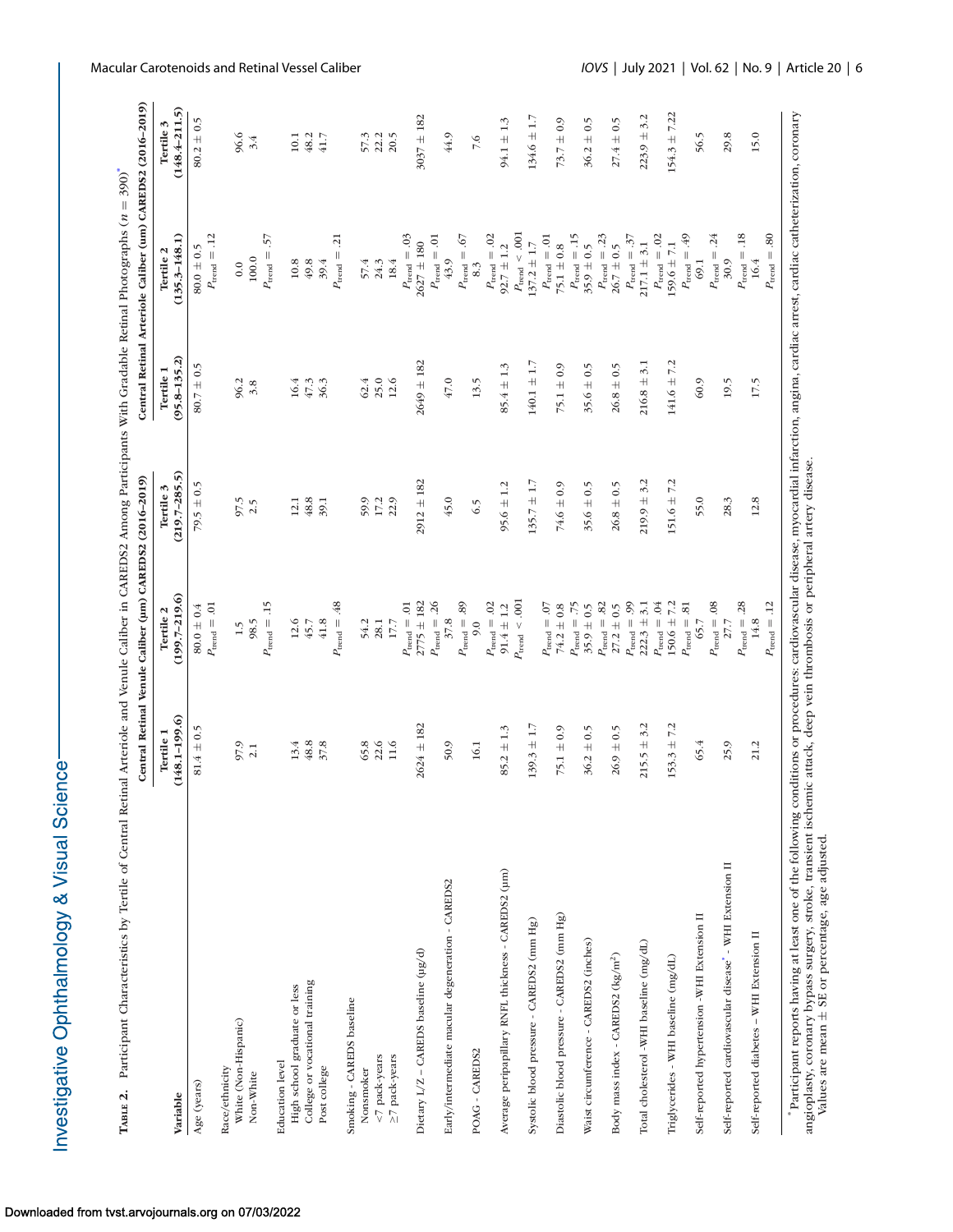<span id="page-6-0"></span>**TABLE 3.** Retinal Vessel Caliber in CAREDS2 by Tertile of Serum L and Z at WHI Baseline (1994–1998) Among Participants With Gradable Retinal Photographs  $(n = 390)$ 

|                                           |                  |                                     | Serum L/Z (µmol/L) WHI Baseline (1994-1998) |                              |                                                          |
|-------------------------------------------|------------------|-------------------------------------|---------------------------------------------|------------------------------|----------------------------------------------------------|
|                                           | $\boldsymbol{n}$ | <b>Tertile 1</b><br>$(0.06 - 0.25)$ | <b>Tertile 2</b><br>$(0.25 - 0.38)$         | Tertile 3<br>$(0.38 - 1.14)$ | $\beta \pm$ SE, P Value <sup>†</sup><br>Tertile 3 vs. T1 |
| Central retinal artery equivalents (um)   |                  |                                     |                                             |                              |                                                          |
| All participants                          | 390              | $140.8 \pm 1.4$                     | $141.8 \pm 1.4$                             | $145.0 \pm 1.4$              | $4.2 \pm 2.1, P = .05$                                   |
| MPOD stability <sup>*</sup> over 15 years |                  |                                     |                                             |                              |                                                          |
| MPOD decrease                             | 48               | $139.2 \pm 5.0$                     | $150.5 \pm 4.4$                             | $145.3 \pm 3.7$              | $6.0 \pm 6.5, P = .36$                                   |
| MPOD stable                               | 106              | $143.6 \pm 2.5$                     | $137.4 \pm 2.9$                             | $148.5 \pm 2.8$              | $5.0 \pm 3.9, P = .21$                                   |
| MPOD increase                             | 210              | $141.7 \pm 1.9$                     | $142.5 \pm 1.8$                             | $142.9 \pm 1.9$              | $1.2 \pm 2.8, P = .67$                                   |
| Central retinal venous equivalents (um)   |                  |                                     |                                             |                              |                                                          |
| All participants                          | 390              | $207.5 \pm 2.2$                     | $208.7 \pm 2.1$                             | $214.6 \pm 2.2$              | $7.1 \pm 3.2, P = .03$                                   |
| MPOD stability over 15 years              |                  |                                     |                                             |                              |                                                          |
| MPOD decrease                             | 48               | $202.8 \pm 6.6$                     | $222.8 \pm 5.8$                             | $210.1 \pm 4.8$              | $7.2 \pm 8.5, P = .40$                                   |
| MPOD stable                               | 106              | $208.4 \pm 3.7$                     | $205.5 \pm 4.2$                             | $223.5 \pm 4.1$              | $15.1 \pm 5.7, P = .01$                                  |
| MPOD increase                             | 210              | $210.4 \pm 3.0$                     | $208.9 \pm 3.0$                             | $210.5 \pm 3.1$              | $0.1 \pm 4.5, P = .98$                                   |

\* MPOD decrease of >0.10 ODU, stable within 0.10 ODU, or increase of >0.10 ODU between CAREDS baseline (2001–2004) and CAREDS2 (2016–2019).

† *<sup>P</sup>*trend adjusted for age, smoking pack-years (never smoker, <sup>&</sup>lt;7, or <sup>≥</sup>7 pack-years), self-reported hypertension, self-reported diabetes, total cholesterol, systolic blood pressure, and waist circumference.

**TABLE 4.** Retinal Vessel Caliber by Tertile of MPOD at Carotenoids in CAREDS Baseline Visits (2001–2004), in 390 Participants With Gradable Retinal Photographs From CAREDS2 Follow-up Visits (2016–2019)

|                                           |                  |                                   |                                     | MPOD (ODU) CAREDS Baseline (2001-2004) |                                                          |
|-------------------------------------------|------------------|-----------------------------------|-------------------------------------|----------------------------------------|----------------------------------------------------------|
|                                           | $\boldsymbol{n}$ | <b>Tertile 1</b><br>$(0.00-0.29)$ | <b>Tertile 2</b><br>$(0.29 - 0.48)$ | Tertile 3<br>$(0.48 - 1.00)$           | $\beta \pm$ SE, P Value <sup>†</sup><br>Tertile 3 vs. T1 |
| Central retinal artery equivalents (µm)   |                  |                                   |                                     |                                        |                                                          |
| All participants                          | 390              | $141.4 \pm 1.4$                   | $142 \pm 1.4$                       | $144.4 \pm 1.4$                        | $3.1 \pm 2.0, P = 0.12$                                  |
| MPOD stability over 15 years              |                  |                                   |                                     |                                        |                                                          |
| MPOD decrease <sup>®</sup>                | 48               | $154.1 \pm 7.7$                   | $143.5 \pm 4.2$                     | $144.9 \pm 3.2$                        | $-9.2 \pm 8.4, P = 0.28$                                 |
| MPOD stable <sup>†</sup>                  | 106              | $135.8 \pm 3.0$                   | $142.6 \pm 2.6$                     | $149.8 \pm 2.6$                        | $14.0 \pm 4.1, P = 0.001$                                |
| MPOD increase $\ddagger$                  | 210              | $142.4 \pm 1.7$                   | $142.5 \pm 1.8$                     | $142.2 \pm 2.1$                        | $-0.2 \pm 2.7, P = 0.95$                                 |
| Central retinal venous equivalents (um)   |                  |                                   |                                     |                                        |                                                          |
| All participants                          | 390              | $206.0 \pm 2.1$                   | $211.6 \pm 2.1$                     | $213.3 \pm 2.1$                        | $7.3 \pm 3.0, P = 0.02$                                  |
| MPOD stability over 15 years              |                  |                                   |                                     |                                        |                                                          |
| MPOD decrease <sup>®</sup>                | 48               | $218.4 \pm 10.4$                  | $215.2 \pm 5.6$                     | $209.0 \pm 4.3$                        | $-9.4 \pm 11.3, P = 0.41$                                |
| MPOD stable <sup>†</sup>                  | 106              | $197.2 \pm 4.1$                   | $210.2 \pm 3.6$                     | $225.9 \pm 3.6$                        | $28.8 \pm 5.7, P < 0.001$                                |
| $MPOD$ increase <sup><math>#</math></sup> | 210              | $207.8 \pm 2.6$                   | $213.9 \pm 2.9$                     | $207.8 \pm 3.4$                        | $0.0 \pm 4.3, P = 0.99$                                  |

† *P*<sub>trend</sub> adjusted for age, smoking pack-years (never smoker, <7, or ≥7 pack-years), self-reported hypertension, self-reported diabetes, total cholesterol, systolic blood pressure, and waist circumference.

MPOD decrease of >0.10 ODU, stable within 0.10 ODU or increase of >0.10 ODU between CAREDS baseline (2001–2004) and CAREDS2 (2016–2019).

Values are mean  $\pm$  SE.

In the Blue Mountain Eye Study, a central retinal arteriole caliber one standard deviation below the mean was associated with a 77% increased risk for open-angle glaucoma over 10 years. $14$  Another study found that multiple measures of decreased optic disc perfusion were associated with a greater loss of visual field and more extensive glaucoma-related structural damage. $33$  Other studies have shown that decreased optic disc perfusion is associated with structural and functional progression of glaucoma, including cupping of the optic disc and progressive loss of the visual field.<sup>16,17</sup> Consistent with these earlier findings, we observed that a larger arteriole and venule caliber were associated with lower likelihood of POAG and greater average peripapillary RNFL thickness.

The precise mechanisms by which L/Z may modulate ocular blood flow are not known and were not investigated in this study. However, it has been noted that L/Z may have cardiovascular protective effects, including modestly decreasing systemic blood pressure,  $12,37,38$  $12,37,38$  inhibiting processes implicated in the development of atherosclerosis (e.g., oxidation of low-density lipoprotein particles), $39-42$ and increasing vasodilation through the production of nitric oxide in the vascular endothelium.<sup>43</sup> These cardiovascular effects have all been associated with central retinal arteriole caliber in epidemiologic studies. $44-50$ 

Strengths of our study include the use of MPOD as a key exposure variable, because MPOD may reflect cumulative exposure to serum L/Z and does not fluctuate in the short term.<sup>51</sup> Customized heterochromatic flicker photometry is a valid and reproducible approach for MPOD measurement, and the test–retest reliability of MPOD testing at CAREDS baseline was high (Pearson's  $R = 0.90$ ).<sup>21</sup> Additional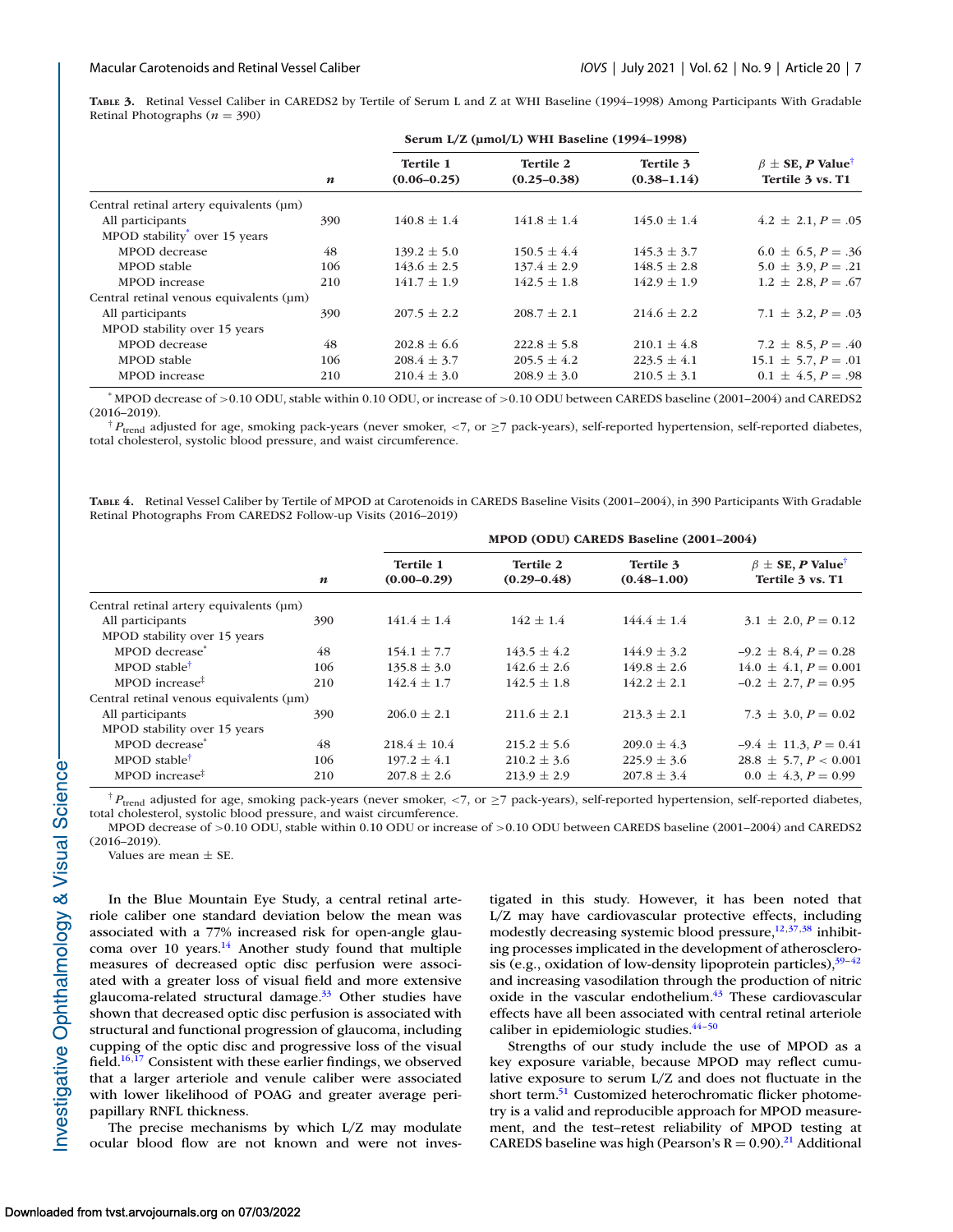strengths include the quantitative assessment of central retinal vessel caliber using a standardized, reproducible protocol, as well as the separate reporting of central retinal arteriole and venule caliber, rather than arteriovenous ratio. Our approach aligns with recommendations to avoid ratio measures for assessment of retinal vessels,  $52$  that may obscure, rather than illuminate important trends when both central retinal arteriole and venule caliber may be affected simultaneously by the exposure variable.

Our study has several limitations. Results from a cohort of older, predominantly White women may not be generalizable to younger, male, or non-White populations. Survival and participation bias in this older cohort may also have affected the results, limiting the generalizability, because the women included in the analysis were younger, metabolically healthier, and had higher levels of serum L/Z and MPOD than women who were excluded (Supplementary Table S1). In addition, only one measure of serum L/Z was available from the WHI baseline visit (1994–1998). Serum L/Z can fluctuate depending on recent diet, and hence may have resulted in underestimation of the strength of the association between serum L/Z and retinal vessel caliber. Retinal vessel caliber is only a crude measure of ocular blood flow, and future studies may benefit from more sophisticated measures of ocular blood flow obtained via OCT angiography. Looking at the associations in subgroups defined by MPOD stability may have increased risk for a type 1 error. Finally, as with all epidemiologic studies, the observed associations could also result from residual confounding, as MPOD (and serum L/Z) reflect broad overall dietary patterns, exposure to multiple nutrients and phytonutrients, and metabolic risk  $factors<sup>18</sup>$  that can influence retinal vessel caliber. For example, dietary nitrate (found predominantly in green leafy vegetables, which are also the primary dietary source of L/Z) is a vasodilator  $53,54$  and is associated with increased retinal vessel caliber.<sup>49,50</sup>

In summary, we identified associations between serum L/Z and MPOD with larger retinal vessel caliber over 15 years among older women. Future prospective studies may help elucidate whether dietary supplementation with L/Z may prevent vision loss from age-related eye diseases through increasing ocular blood flow.

# *Acknowledgments*

The authors thank for the time and energy that the CAREDS2 participants devoted to collecting the data that informed this work.

Supported by National Eye Institute grants EY013018, EY016886 and EY025292, and a supplement to EY025292-01S1 from the Office of Dietary Supplements, as well as by the Molecular and Applied Nutrition Training Program (MANTP) NIH grant T32 DK007665, NIH/NCATS UL1 TR002373 (UW ICTR Basic and Clinical Translational Research Pilot Award), Lions Eye Bank of Wisconsin Gift of Sight Discovery Fund, American Glaucoma Society Mentoring for Advancement of Physician-Scientists (MAPS) Award. This work was also supported in part by an unrestricted grant from Research to Prevent Blindness, Inc., to the UW Madison Department of Ophthalmology and Visual Sciences, and in part by a National Eye Institute Vision Research Core grant (P30 EY016665) to the UW Madison Department of Ophthalmology and Visual Sciences. It is an ancillary study to Women's Health Initiative (WHI). The WHI program is funded by the National Heart, Lung, and Blood Institute, National Institutes of Health, U.S. Department of Health and Human Services through contracts HHSN268201600018C,

HHSN268201600001C, HHSN268201600002C, HHSN268201 600003C, and HHSN268201600004C. This work was also supported by a Shapiro Scholarship to Jackson Korger from the University of Wisconsin (UW), School of Medicine and Public Health, Dean's Office, Department of Ophthalmology and Visual Sciences, by the Dan and Ellie Albert Medical Student Scholarship Fund, and by the McPherson Eye Research Institute, and the Wisconsin Academy for Rural Medicine (WARM).

\* The Second Carotenoids in Age-Related Eye Disease Study Research Group:

UniversityofWisconsin–Madison: Julie Mares PhD, Barbara Blodi MD, Yao Liu MD MS, Amitha Domalpally MD PhD, Corinne Engelman PhD, Ronald Gangnon PhD, Gloria Sarto MD PhD; OregonHealthSciencesUniversity: Steven Bailey MD, Erin LeBlanc (Kaiser-Permanente); UniversityofIowa: Karen Gehrs MD, Jennifer Robinson MD; MedicalCollegeofWisconsin: Catherine Thuruthumaly MD; Women'sHealthInitiative: Lesley Tinker PhD, RD; UniversityofTexas: D. Max Snodderly PhD; UniversityofGeorgia: Randy Hammond PhD; UniversityatBuffalo: Amy Millen PhD; BrownUniversity: Bill Wooten, PhD; TuftsUniversity: Elizabeth Johnson PhD; CAREDS2ExaminersandClinicalCoordinators: Portland, OR: Jennifer Maykoski, BS; Ann Lundquist, BS; Madison, WI: Chris Smith, BS; Kim Wood, BS; Jennie Perry-Raymond, BS; Iowa City, IA: Heather Stockman, BS; Jean Walshire, BS; Christine Sinkey, BSN.

CAREDS2 Coordinating Center Staff at the UniversityofWisconsin–Madison. Courtney Blomme, MS; Kim Wood, BS; Kristen Hall, BS; Diane Pauk, BS; Esther Mezhibovsky, MS; Scientists: Krista Christensen, PhD; Marine Nalbandyan, MD, PhD.

\* Short list of WHI investigators:

Program Office NationalHeart,Lung,andBloodInstitute,Bethesda, Maryland: Jacques Rossouw; Shari Ludlam; Joan McGowan; Leslie Ford; and Nancy Geller.

Clinical Coordinating Center FredHutchinsonCancerResearch Center,Seattle,WA: Garnet Anderson; Ross Prentice; Andrea LaCroix; and Charles Kooperberg.

Investigators and Academic Centers BrighamandWomen'sHospital,HarvardMedicalSchool,Boston,MA: JoAnn E. Manson; MedStarHealthResearchInstitute/<br>HowardUniversity.Washington.DC: Barbara V. Howard: HowardUniversity,Washington,DC: Barbara V. Howard; StanfordPreventionResearchCenter,Stanford,CA: Marcia L. Stefanick; TheOhioStateUniversity,Columbus,OH: Rebecca Jackson; UniversityofArizona,Tucson/Phoenix,AZ: Cynthia A. Thomson; UniversityatBuffalo,Buffalo,NY: Jean Wactawski-Wende; UniversityofFlorida,Gainesville/Jacksonville,FL: Marian Limacher; UniversityofIowa,IowaCity/Davenport,IA: Jennifer Robinson; UniversityofPittsburgh,Pittsburgh,PA: Lewis Kuller; WakeForestUniversitySchoolofMedicine,Winston-Salem,NC: Sally Shumaker; UniversityofNevada,Reno,NV: Robert Brunner.

Women's Health Initiative Memory Study WakeForestUniversitySchoolofMedicine,Winston-Salem,NC: Mark Espeland.

Disclosure: **T. Lawler,** None; **J. Korger,** None; **Y. Liu,** None; **Z. Liu,** None; **J.W. Pak,** None; **N. Barrett,** None; **B. Blodi,** None; **A. Domalpally,** None; **E. Johnson,** None; **R. Wallace,** None; **J. A. Mares,** None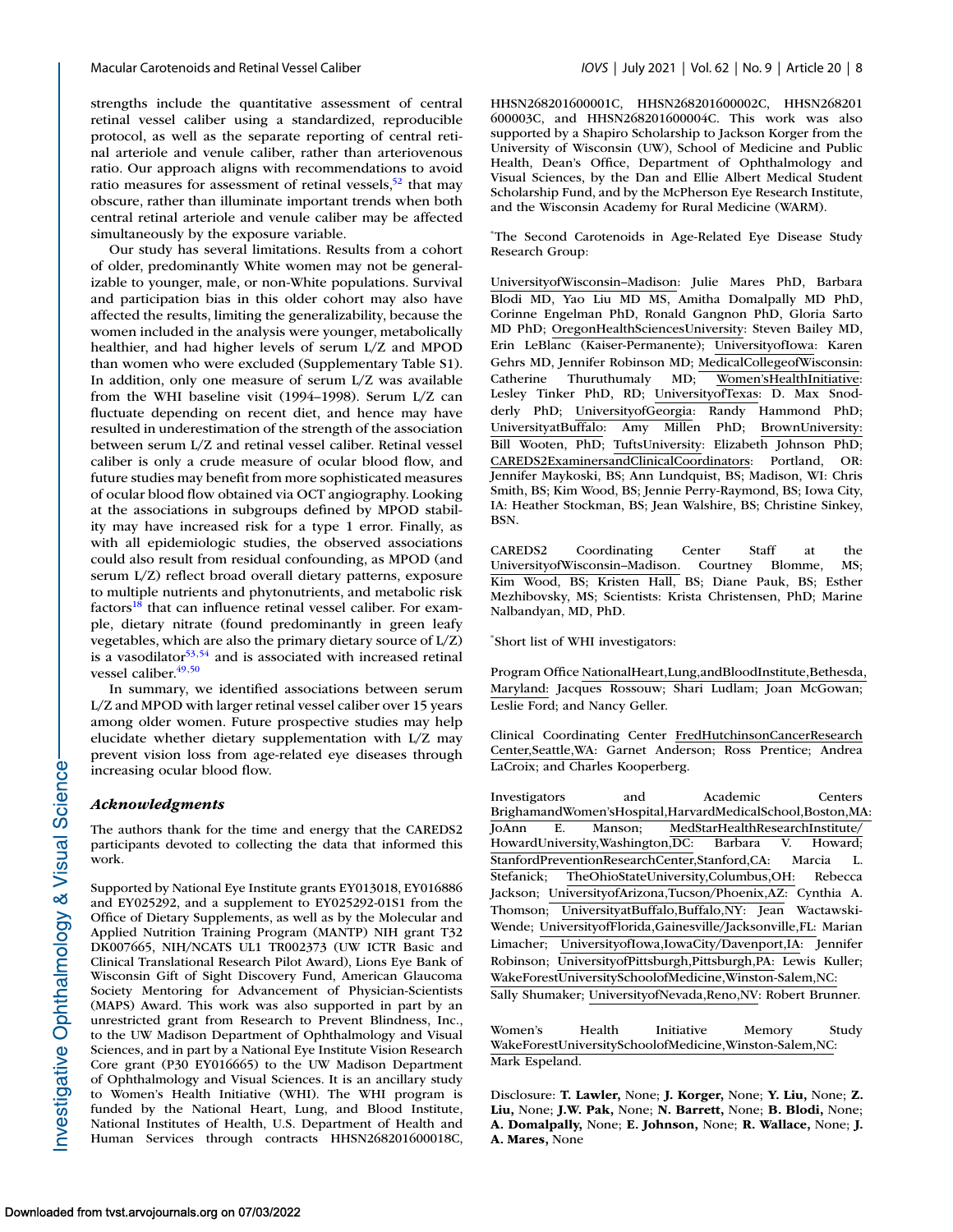#### <span id="page-8-0"></span>*References*

- 1. Mares J. Lutein and zeaxanthin isomers in eye health and disease. *Annu Rev Nutr*. 2016;36:571–602.
- 2. Bernstein PS, Li B, Vachali PP, et al. Lutein, zeaxanthin, and meso-zeaxanthin: the basic and clinical science underlying carotenoid-based nutritional interventions against ocular disease. *Prog Retin Eye Res.* 2016;50:34–66.
- 3. Khachik F, Bernstein PS, Garland DL. Identification of lutein and zeaxanthin oxidation products in human and monkey retinas. *Invest Ophthalmol Vis Sci.* 1997;38(9):1802–1811.
- 4. Snodderly DM, Brown PK, Delori FC, Auran JD. The macular pigment. I. Absorbance spectra, localization, and discrimination from other yellow pigments in primate retinas. *Invest Ophthalmol Vis Sci.* 1984;25(6):660–673.
- 5. LaRowe TL, Mares JA, Snodderly DM, Klein ML, Wooten BR, Chappell R. Macular pigment density and age-related maculopathy in the Carotenoids in Age-Related Eye Disease Study. An ancillary study of the women's health initiative. *Ophthalmology.* 2008;115(5):876–883.e871.
- 6. Bone RA, Landrum JT, Mayne ST, Gomez CM, Tibor SE, Twaroska EE. Macular pigment in donor eyes with and without AMD: a case-control study. *Invest Ophthalmol Vis Sci.* 2001;42(1):235–240.
- 7. Bernstein PS, Zhao DY, Wintch SW, Ermakov IV, McClane RW, Gellermann W. Resonance Raman measurement of macular carotenoids in normal subjects and in agerelated macular degeneration patients. *Ophthalmology.* 2002;109(10):1780–1787.
- 8. Siah WF, Loughman J, O'Brien C. Lower macular pigment optical density in foveal-involved glaucoma. *Ophthalmology.* 2015;122(10):2029–2037.
- 9. Igras E, Loughman J, Ratzlaff M, O'Caoimh R, O'Brien C. Evidence of lower macular pigment optical density in chronic open angle glaucoma. *Br J Ophthalmol.* 2013;97(8):994–998.
- 10. Ji Y, Zuo C, Lin M, et al. Macular pigment optical density in Chinese primary open angle glaucoma using the one-wavelength reflectometry method. *J Ophthalmol.* 2016;2016:2792103.
- 11. Kumari N, Cher J, Chua E, Hamzah H, Wong TY, Cheung CY. Association of serum lutein and zeaxanthin with quantitative measures of retinal vascular parameters. *PLoS One.* 2018;13(9):e0203868.
- 12. Harris A, Siesky B, Huang A, et al. Lutein complex supplementation increases ocular blood flow biomarkers in healthy subjects. *Int J Vitamin Nutr Res.* 2019;89(1-2):5–12.
- 13. Youm DJ, Ha MM, Chang Y, Song SJ. Retinal vessel caliber and risk factors for branch retinal vein occlusion. *Curr Eye Res.* 2012;37(4):334–338.
- 14. Kawasaki R, Wang JJ, Rochtchina E, Lee AJ, Wong TY, Mitchell P. Retinal vessel caliber is associated with the 10 year incidence of glaucoma: the Blue Mountains Eye Study. *Ophthalmology.* 2013;120(1):84–90.
- 15. Wang S, Xu L, Wang Y, Wang Y, Jonas JB. Retinal vessel diameter in normal and glaucomatous eyes: the Beijing eye study. *Clin Exp Ophthalmol.* 2007;35(9):800–807.
- 16. Moore NA, Harris A, Wentz S, et al. Baseline retrobulbar blood flow is associated with both functional and structural glaucomatous progression after 4 years. *Br J Ophthalmol.* 2017;101(3):305–308.
- 17. Zeitz O, Galambos P, Wagenfeld L, et al. Glaucoma progression is associated with decreased blood flow velocities in the short posterior ciliary artery. *Br J Ophthalmol.* 2006;90(10):1245–1248.
- 18. Mares JA, LaRowe TL, Snodderly DM, et al. Predictors of optical density of lutein and zeaxanthin in retinas of older women in the Carotenoids in Age-Related Eye Disease

Study, an ancillary study of the Women's Health Initiative. *Am J Clin Nutr.* 2006;84(5):1107–1122.

- 19. Yeum KJ, Booth SL, Sadowski JA, et al. Human plasma carotenoid response to the ingestion of controlled diets high in fruits and vegetables. *Am J Clin Nutr.* 1996;64(4):594–602.
- 20. Hammond BR, Jr., Wooten BR, Smollon B. Assessment of the validity of in vivo methods of measuring human macular pigment optical density. *Optom Vis Sc.* 2005;82(5):387–404.
- 21. Snodderly DM, Mares JA, Wooten BR, Oxton L, Gruber M, Ficek T. Macular pigment measurement by heterochromatic flicker photometry in older subjects: the carotenoids and age-related eye disease study. *Invest Ophthalmol Vis Sci.* 2004;45(2):531–538.
- 22. Sherry LM, Wang JJ, Rochtchina E, et al. Reliability of computer-assisted retinal vessel measurementin a population. *Clin Exp Ophthalmol.* 2002;30(3):179–182.
- 23. Knudtson MD, Lee KE, Hubbard LD, Wong TY, Klein R, Klein BE. Revised formulas for summarizing retinal vessel diameters. *Curr Eye Res.* 2003;27(3):143–149.
- 24. Ferris FL, 3rd, Wilkinson CP, Bird A, et al. Clinical classification of age-related macular degeneration. *Ophthalmology.* 2013;120(4):844–851.
- 25. Sun C, Wang JJ, Mackey DA, Wong TY. Retinal vascular caliber: systemic, environmental, and genetic associations. *Surv Ophthalmol.* 2009;54(1):74–95.
- 26. Mehta R, Hodakowski A, Cai X, et al. Serum phosphate and retinal microvascular changes: the Multi-Ethnic Study of Atherosclerosis and the Beaver Dam Eye Study. *Ophthalmic Epidemiol.* 2017;24(6):371–380.
- 27. Tai ELM, Kueh YC, Wan Hitam WH, Wong TY, Shatriah I. Comparison of retinal vascular geometry in obese and nonobese children. *PLoS One.* 2018;13(2):e0191434.
- 28. Chua J, Chia AR, Chee ML, et al. The relationship of dietary fish intake to diabetic retinopathy and retinal vascular caliber in patients with type 2 diabetes. *Sci Rep.* 2018;8(1):730.
- 29. Snodderly DM, Auran JD, Delori FC. The macular pigment. II. Spatial distribution in primate retinas. *Invest Ophthalmol Vis Sci.* 1984;25(6):674–685.
- 30. Obana A, Hiramitsu T, Gohto Y, et al. Macular carotenoid levels of normal subjects and age-related maculopathy patients in a Japanese population. *Ophthalmology.* 2008;115(1):147–157.
- 31. Kang JH, Pasquale LR, Willett W, et al. Antioxidant intake and primary open-angle glaucoma: a prospective study. *Am J Epidemiol.* 2003;158(4):337–346.
- 32. Daga FB, Ogata NG, Medeiros FA, et al. Macular pigment and visual function in patients with glaucoma: the San Diego Macular Pigment Study. *Invest Ophthalmol Vis Sci.* 2018;59(11):4471–4476.
- 33. Wang X, Jiang C, Ko T, et al. Correlation between optic disc perfusion and glaucomatous severity in patients with open-angle glaucoma: an optical coherence tomography angiography study. *Graefes Arch Clin Exp Ophthalmol.* 2015;253(9):1557–1564.
- 34. Leske MC. Ocular perfusion pressure and glaucoma: clinical trial and epidemiologic findings. *Curr Opin Ophthalmol.* 2009;20(2):73–78.
- 35. Leske MC, Connell AM, Wu SY, Hyman LG, Schachat AP. Risk factors for open-angle glaucoma. The Barbados Eye Study. *Arch Ophthalmol (Chicago, Ill.: 1960).* 1995;113(7):918– 924.
- 36. Siesky B, Harris A, Carr J, et al. Reductions in retrobulbar and retinal capillary blood flow strongly correlate with changes in optic nerve head and retinal morphology over 4 years in open-angle glaucoma patients of African descent compared with patients of European descent. *J Glaucoma.* 2016;25(9):750–757.